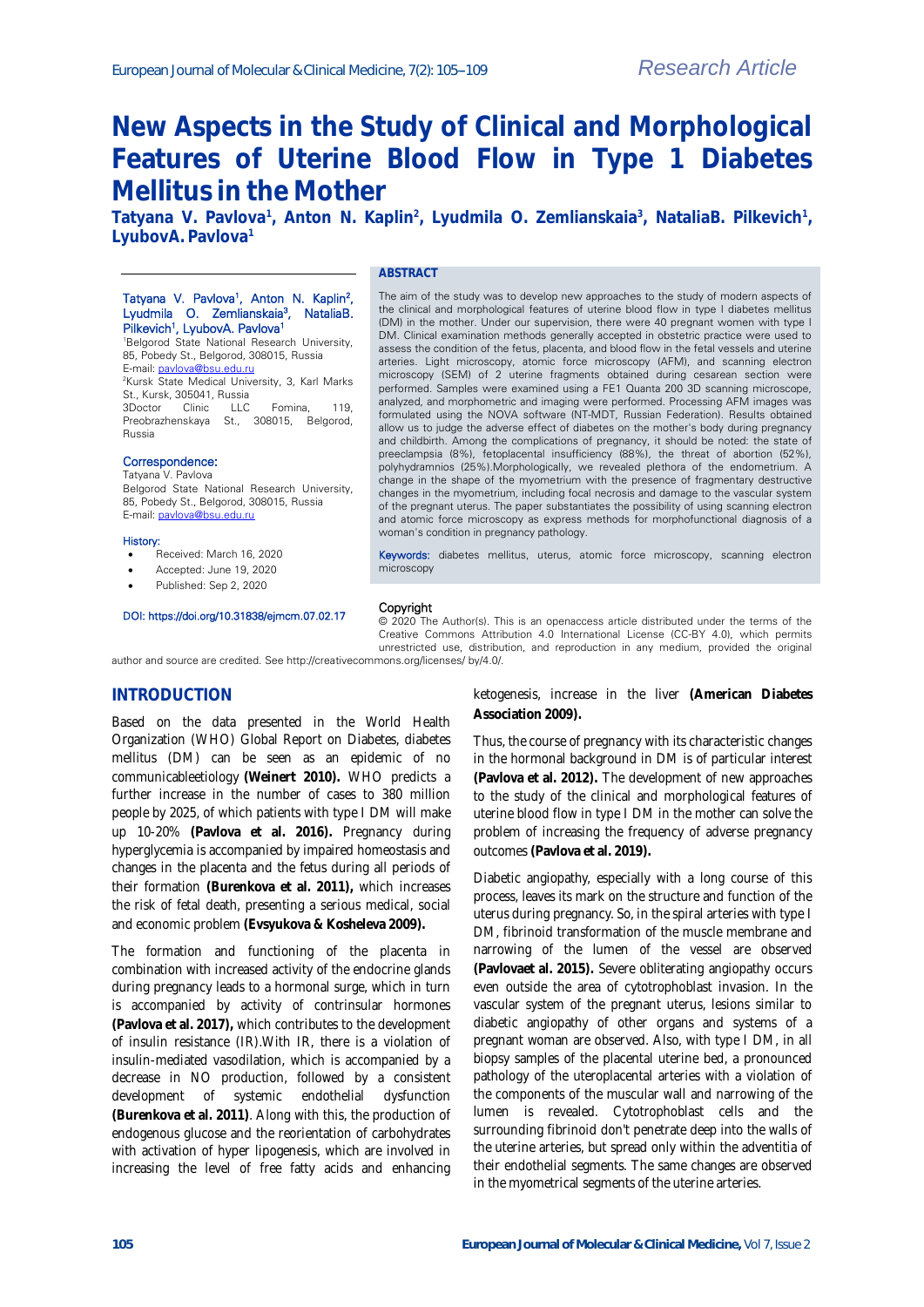Diabetic angiopathy, pronounced mainly in the spiral arteries in the area of the placental uterus, reduces the lysing potential of the cytotrophoblast and thereby helps to slow down the invasion, which subsequently reduces the increase in the volume of uteroplacental blood flow at the end of II and in the third trimester of pregnancy. In the endometrium, insufficient cytotrophoblastinvasion, as well as gestational rearrangement of the uteroplacental arteries in diabetic angiopathy, lead to a reduction in uteroplacental circulation, which limits the release of arterial blood into the intervillous space and contributes to the development of chronic fetoplacental insufficiency **(Fedorova et al. 2001; Ershova et al. 2018).**

### **MATERIAL AND METHODS**

The study was conducted on the basis of the Perinatal Center of the Belgorod Regional Clinical Hospital. St. Joasaph (Belgorod), Kursk City Clinical Maternity Hospital (Kursk). The morphological study of placentas was carried out on the basis of the Department of Pathology of the Medical Institute of Belgorod State University, the Department of Pathological Anatomy of the Kursk Medical State University, as well as at the Scientific-Educational and Innovation Center "Nanostructured Materials and Technologies" of Belgorod State University.

Under our supervision, there were 40 pregnant women with compensated course of type I DM. The control group consisted of 10 women whose pregnancy proceeded without concomitant obstetric and extragenital pathology. All observed women underwent the necessary set of generally accepted clinical and laboratory studies, and were also examined by related specialists (therapist, endocrinologist, neurologist, ophthalmologist) **(Order of the Ministry of Health of the Russian Federation of November 1, 2012),** followed by a comparison of the obtained data with the morphological signs of the placenta. Anamnestic data are obtained from pregnant cards and birth histories.Ultrasound investigation was carried out on ultrasonic devices SSD-650 ("AlokaKo., Ltd", Japan). Using ultrasound scanning, the position and presentation of the fetus were determined, fetometry was performed, the placenta (thickness, location, correspondence of the "maturity" of the placenta to the pregnancy period, pathological structural changes), and the amount of amniotic fluid were evaluated, and an echographic study of each pregnant woman was carried out from 1 to 7 times. Assessment of the state of blood flow (dopplerometry) was performed for women from the second half of pregnancy (from 20 weeks), while were examined not only the main vessels of the fetus (umbilical cord, thoracic descending aorta of the fetus, middle cerebral artery), but also the spiral arteries of the uterus.

All women delivery was performed by planned C-section on 38-39 weeks, and during the operation were taken 2 fragments of the uterus with a size of  $0.6 \pm 0.2$  mm (in the future, the blocks were used for atomic force microscopy (AFM) and scanning electron microscopy (SEM) **(Baro & Reifenberger 2012).** For scanning electron microscopy (SEM) were used untreated or fixed in a standard glutaraldehyde fixative samples, which were then examined

with a scanning microscope «FE1 Quanta 200 3D».Were also carried out tissue analysis, morphometry and imaging, both after short-term fixation in a formalin solution, and on paraffin blocks in the «Ntegra-Aura» probe laboratory. AFM-images were processed using the «NOVA» software (NT-MDT, Russian Federation).

In the course of statistical processing, all data were checked for normality by the Shapiro-Wilk and Kolmogorov-Smirnov tests, as a result of which it was established that the data are subject to a normal distribution, in connection with which the Student's t-test as parametric method was used in further statistical analysis.The result was considered reliable at p <0.05.

# **RESULTS AND DISCUSSION**

We have shown that changes in the mother's organism with type I DM lead to an unfavourable course of pregnancy and child birth. So, in the structure of extragenital pathology in patients with type I DM, the most common are: anemia and obesity - in 16 (40%) and 14 (35%) cases, respectively, then urinary tract infections 10 (25%) and thyroid diseases, especially goiter with an euthyroid state, in 10 (25%) cases. Hypertension occurs in 4 (10%) cases, and myocardial dystrophy in 3 (7.5%) cases. Among the complications of type I DM, diabetic angiopathy was observed in 16 (40%), retinopathy in 7 (17.5%), polyneuropathy in 10 (25%) cases.

Among the complications of pregnancy, it should be noted: preeclampsia - 3 (7.5%), chronic fetoplacental insufficiency - 35 (87.5%), the threat of abortion - 20 (50%), polyhydramnios - 10 (25%) cases.A frequent feature of the outcome of the course of pregnancy in women with type I DM is premature birth - in 14 (35%) cases. It is also necessary to note the untimely discharge of amniotic fluid observed in 5 (12.5%) women with type I DM. Ketoacidosis, a complication of DM, was observed in 19 (47.5%) pregnancies. In most cases, fetal hypoxia was noted. As a result of the study, we found that the most frequent pathology detected by ultrasound screening is polyhydramnios and pathological structural changes, also in 14 (35%) cases of preeclampsia were detected hemodynamic disturbances from I to III degrees.

Morphologically we revealed plethora of the endometrium (Fig. 1). Its thickness varied over a fairly wide range from 300 to 1000 µm. Moreover, the greatest changes in the relief were observed with type I DM complicated by preeclampsia. Fragments of a destructive tissue lesion were revealed in the endothelium. Endometrial tissue contained erythrocytes, the value of which was in a fairly wide range from 3.31 to 5.94  $\mu$ m and averaged 4.35 ± 0.84  $\mu$ m, with values of 4.95 ± 0.32 in the control group and the absence of such a spread in cell sizes (p> 0.05) (Fig. 1a). The shape of individual cells was changed: microcytes, spherocytes, dermocytes, bubble cells, individual poikilocytes were observed. Due to the disturbed structure of plasma membranes and changes in the architectonics of surface plasmatic erythrocyte outgrowths, their surface irregularities were recorded. By studying the profile of the cell, a decrease in the cavity of discocytes was established, on average, to 0.27  $\pm$  0.03  $\mu$ m, at 0.38  $\pm$  0.04  $\mu$ m in the control group ( $p$  < 0.05). The ratio of the diameter of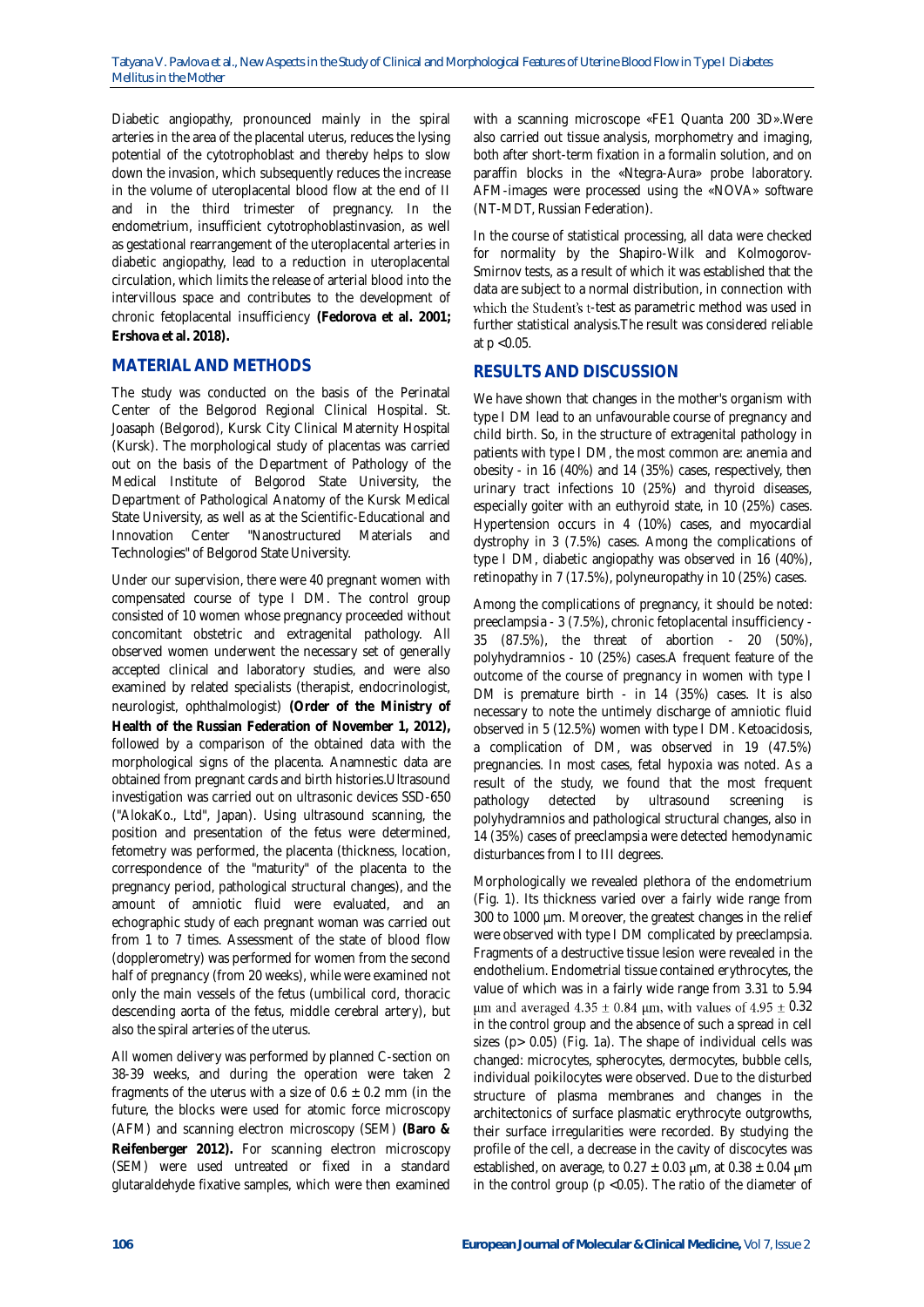the erythrocyte to the diameter of its hollow was 25.1 units (Fig. 1b). There is hemolysis of individualerythrocytes, which does not always capture the cell completely, as confirmed by AFM. In addition to changes in red blood cells, marked disturbances in capillary blood flow are noted: stasis, sludge and thrombosis.

Examination of arterioles and venules revealed the presence of a complex network of capillaries associated with them. Venules often had excessive expansion up to the formation

of thin-walled lacuniform "venous lakes" with a diameter of more than 105  $\pm$  29µm. The clearance of the spiral arteries was often curved and narrowed due to the thickening of the vessel wall (Fig. 1). In the endothelium of the arteries are observed folding disorders (Fig. 1c) and partial destruction sites with the adhesion of red blood cells, which are interconnected by plasmatic outgrowths and fibrin (Fig. 1c). The length of the vessels in the histograms was  $1.5 \pm 0.3$  $\mu$ m (2.9 ± 0.4  $\mu$ m in the control group) (p <0.05).



**Figure 1A: A fragment of the uterine endometrium in type I DM. The endometrium is full-blooded. The vascular wall is changed (thickened, with impaired folding of the endothelium and fragmentary destruction). Red blood cells vary in size and shape. Their adhesion, sludge and fusion with fibrin are observed**

Figure 1B - The ratio of the diameter of the red blood cell and the diameter of the cavity. Fig. B fragment Fig. A. **Figure 1C Folding of the endothelium. Fig. C fragment Fig. A.**

**Figure 1D Adhesion of red blood cells, their connection with each other, by means of plasma processes and fibrin atomic force microscopy, three-dimensional image. Fig. D fragment Fig. A.**

### SEM **A** (x1000), B (x5000), C (x4000)

In the study of myometrium using scanning 3D microscopy, a change in its shape, a clearly pronounced three-layer structure were recorded (Fig. 2). The outer layer of the myometrium is represented by layers of muscle cells in dense connective tissue, which have fragments of dystrophic changes in type I DM, sometimes up to the formation of focal necrosis, the presence of which is very important to consider when choosing tactics for pregnancy and childbirth in women with type I DM. The next thick middle muscle layer penetrated by blood vessels is characterized by the presence of signs of alterative changes. A muscle in its composition contains hypertrophied myocytes, which are separated by collagen fibers. Along the periphery, the bundle is surrounded by layers of connective tissue penetrated by blood vessels. In some cases, especially when type I DM combining with preeclampsia, an impregnation of a bundle of muscle fibers with red blood cells can be detected.

The arterial network of the uterus begins with arcuate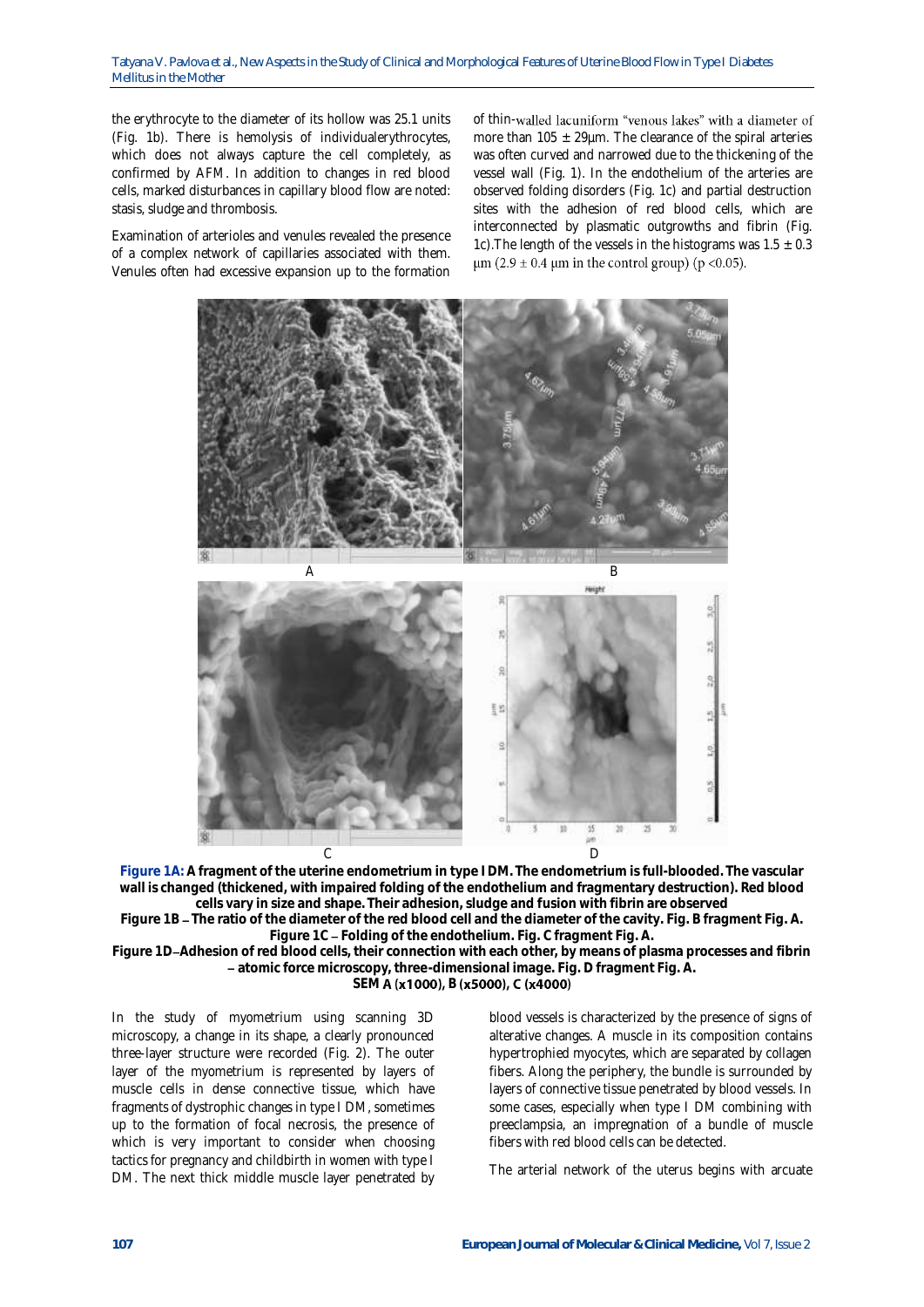arteries, from which then radial arteries go deep into the myometrium and pass into the final branches - spiral arteries. The vein system is represented by many cavities coated with a thin muscle membrane endothelium. In type I DM in the walls of the vessels revealed: thickenings, in some places foci of alterative and sclerotic changes, violation of folding and the shape of the spiral arteries, in some cases in combination with narrowing of the lumen of the vessel. In the lumen of the vessels were found stasis and sludge of erythrocytes, especially along the luminary edge, the presence of fibrin and parietal

thrombosis. In addition to impaired blood flow and changes in arteries, a violation in the structure (mainly spherocytes) and in the shape (violation of the shape of 10-12%) of erythrocytes (Fig. 2a) was often detected. Blood clots were observed mainly in the venous network. In the endothelium, there is a violation of folding, foci of destructive changes, individual layers and fibers of fibrin directed into the lumen of the vessel, as well as diapedesis of individual cells through the vascular wall.The total length of the vessels in the histograms is  $1.4 \pm 0.4 \mu m$ (Fig. B).



**Figyre 2: A fragment of the uterine myometrium in type I DM. The vascular wall is altered (thickened, with impaired folding of the endothelium and fragmentary destruction of the wall). Red blood cells vary in size and shape. Their adhesion, sludge and fusion with fibrin are observed, as well as diapedetic hemorrhages. Figure 2A Violation of the folding of the vessel wall, the shape and structure of red blood cells. Figure 2 B Fragment Fig. A.SEM (x3000), B(x5000)**

**Figure 2C Length of blood vessels (three-dimensional histogram).**

**Figure 2D Graphical representation of the depth of vessels in the uterine myometrium fragment in type I DM shown in Fig .**

## **CONCLUSION**

Thus, the structural changes that we identified in the vascular system of a pregnant uterus with type I DM are an integral part of diabetic angiopathy in other organs and systems of a pregnant woman. The presence of fragmentary destructive changes in the myometrium, including focal necrosis, must be taken into account during pregnancy and childbirth. The possibilities of scanning microscopy, both

electronic and atomic force, can be successfully used as express methods for morphofunctional diagnosis of a woman's condition in pregnancy pathology.

#### **CONFLICT OF INTEREST**

None